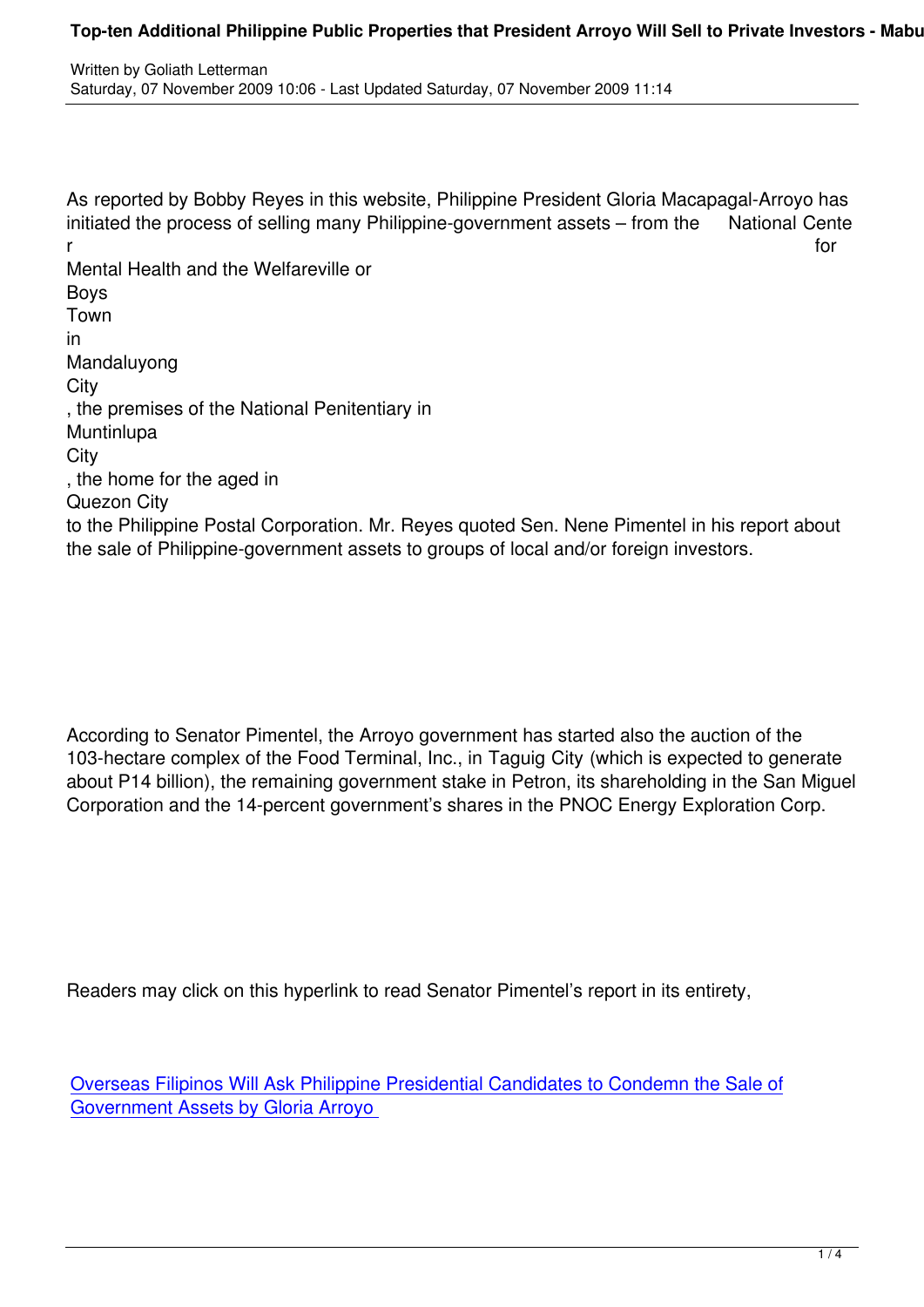A ccording to the latest reports from the press corps assigned in Malacañang, the Office of the President has released a new list of Philippine public properties that will be sold to private investors in negotiated-bidding procedures. Here is then the list of the Top Ten other properties that President Arroyo intends to sell:

**10.** Mayon Volcano in Albay Province.

**9.** Bulusan Volcano in Sorsogon Province. The Bulusan Lake will be sold separately.

**8.** Mount Isarog in Camarines Sur.

**7.** Mount Pinatubo at the intersection of the Provinces of Zambales, Tarlac and Pampanga. The bidding will exclude, however, the lahar (the pyroclastic material vented out during its last eruption) that has been contracted to Baby Pineda, Mrs. Arroyo's bosom buddy.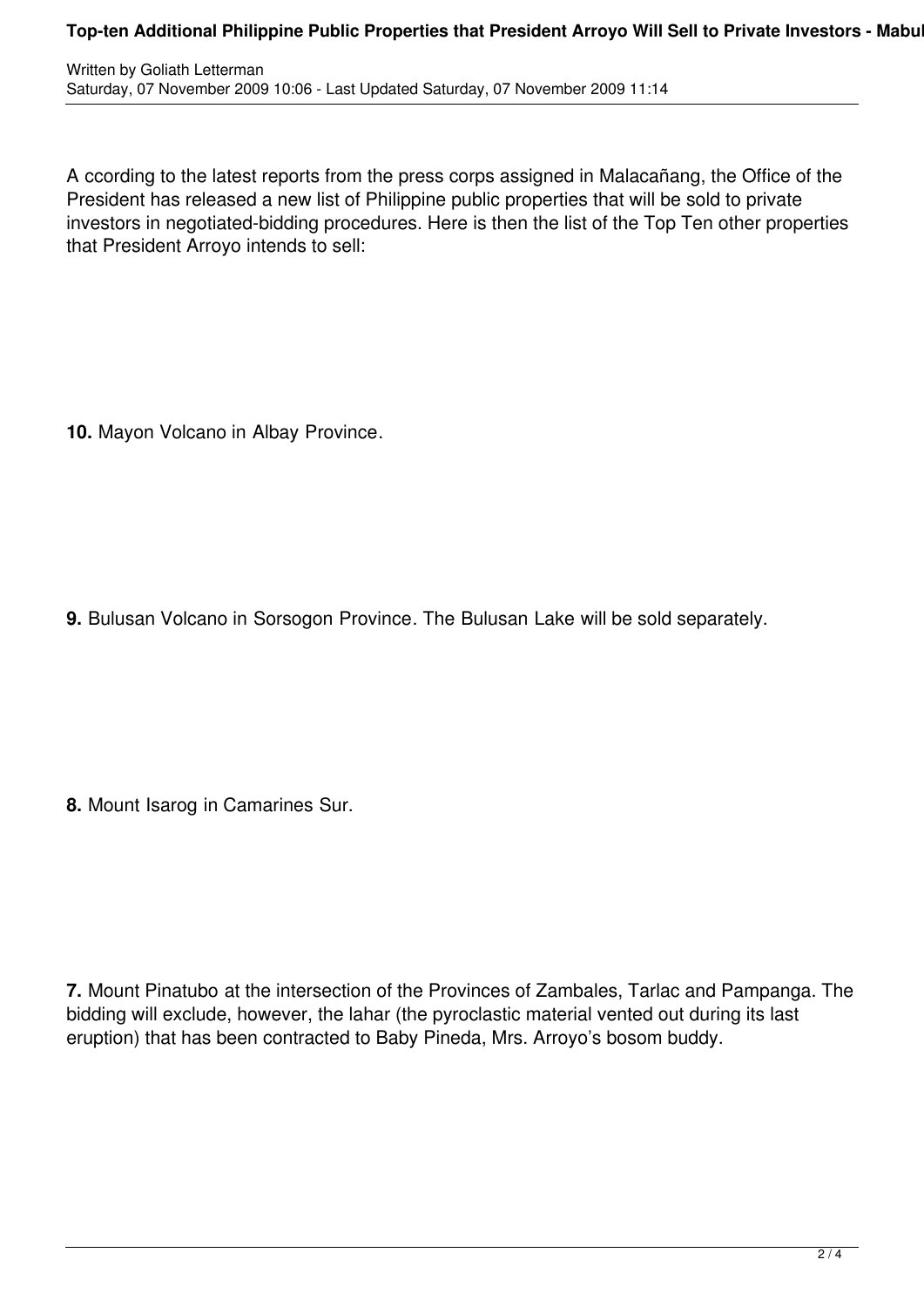## **Top-ten Additional Philippine Public Properties that President Arroyo Will Sell to Private Investors - Mabu**

Written by Goliath Letterman Saturday, 07 November 2009 10:06 - Last Updated Saturday, 07 November 2009 11:14

**6.** Taal Volcano in Tagaytay City.

**5.** Mount Apo in Davao, Island of Mindanao.

**4.** San Juanico Bridge between the Islands of Leyte and Samar.

**3.** The Pasig River.

**2.** The Cagayan River.

**1.** And finally, the Malacañang Palace itself. However, the occupancy of the presidential palace will only happen after Mrs. Arroyo leaves the presidency, the date of which is subject to speculation and/or educated guesses. # # #